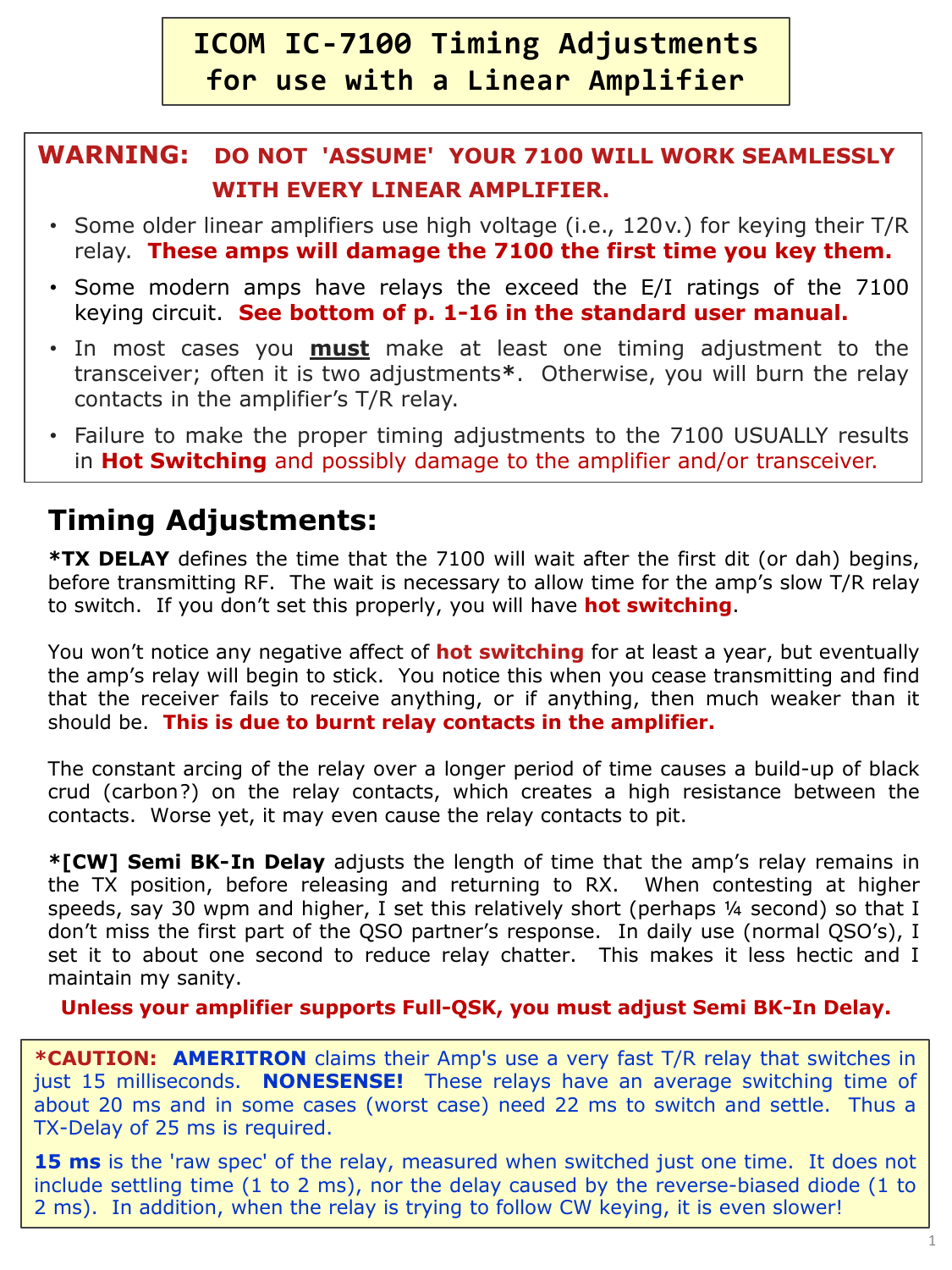# **Adjusting TX-Delay:**

The setting of TX Delay depends on the type of T/R relay(s) used in the external device and their switching speeds.

### **Please check the requirements of your amplifier before adjusting TX Delay.**

#### **In general:**

- 1. **Default: 0 mS** when **no "switched" external devices** are used in the .transmission line between the radio and the antenna. (Examples: Linear .Amplifier, Pre-Selector, separate RX antenna, etc.)
- 2. For Linear Amplifiers using **PIN-DIODE** switching: use 5 mS
- 3. For Liner Amplifiers using **Vacuum Relays**: use 10 mS
- 4. For Linear Amplifiers using **fast non-Vacuum Relays**: use 15 mS
- 5. For Linear Amplifiers using **Open-Frame Relays**: use 25 mS
- 6. When **unknown: use 25 mS**

| <b>TX Delay</b> |                                                                                                                                                                                                         |
|-----------------|---------------------------------------------------------------------------------------------------------------------------------------------------------------------------------------------------------|
| HF              | <b>OFF</b> , 10ms, 15ms, 20ms, 25ms or Sets the transmission's timing of the IC-7100 to<br>prevent any external equipment that is connect-<br>30 <sub>ms</sub><br>ed from damage by the transmitted RF. |
|                 |                                                                                                                                                                                                         |
| 50M             | <b>OFF, 10ms, 15ms, 20ms, 25ms or See HF above.</b><br>30 <sub>ms</sub>                                                                                                                                 |
| 70M*            | OFF, 10ms, 15ms, 20ms, 25ms or See HF above.                                                                                                                                                            |
|                 | 30 <sub>ms</sub>                                                                                                                                                                                        |
| 144M            | <b>OFF, 10ms, 15ms, 20ms, 25ms or See HF above.</b>                                                                                                                                                     |
|                 | 30 <sub>ms</sub>                                                                                                                                                                                        |
| 430M            | <b>OFF, 10ms, 15ms, 20ms, 25ms or See HF above.</b>                                                                                                                                                     |
|                 | 30 <sub>ms</sub>                                                                                                                                                                                        |
|                 | * 70 MHz band transmission is available, depending on the transceiver version.                                                                                                                          |

(Page 17-5, Full Manual)

**Note:** if no external devices are used, leave TX Delay **OFF**.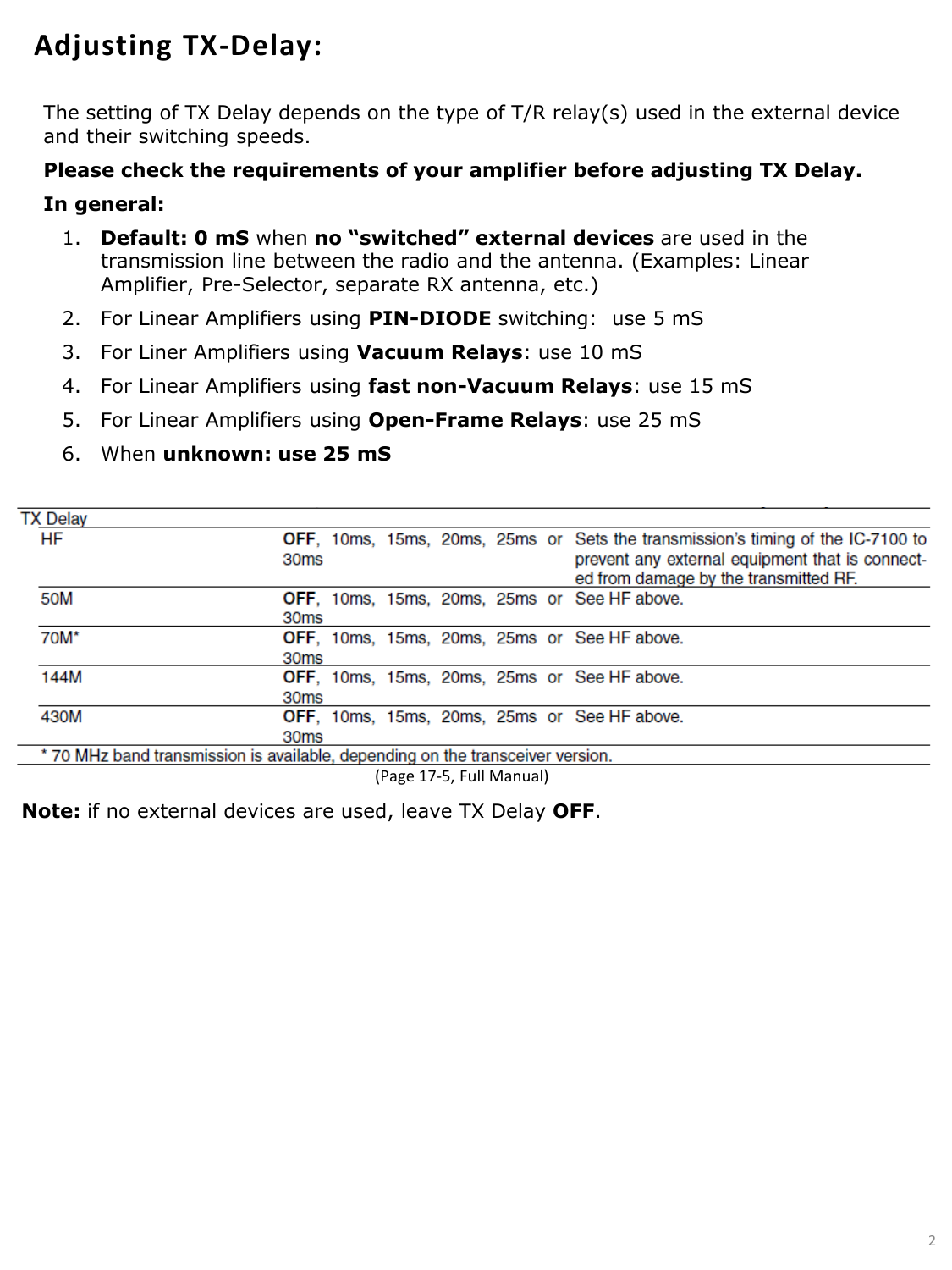# **HANG-DELAY ADJUSTMENT**

# **Break-in function**

#### (Mode: CW)

The Break-in function is used in the CW mode to automatically toggle the transceiver between transmit and receive when keying. The IC-7100 is capable of Full Break-in or Semi Break-in.



- The  $[D, [R], [C]$  or  $[D]$  in the instructions indicate the part of the controller. L: Left side
- R: Right side
- C: Center bottom
- D: Display (Touch screen)

Center

## $\diamond$  Semi Break-in operation

During Semi Break-in operation, the transceiver immediately transmits when you key down, then returns to receive after a preset delay time has passed after you stop keving.

- 10 Select the desired frequency band. (p. 3-6)
- 20 On the Mode selection screen, select the CW or CW-R mode. (p. 3-17)
- 3) Push [MENU](C) one or more times to select the "M-3" screen (M-3 menu).
- 4) Touch [BK-IN](D) one or more times to turn ON the Semi Break-in function.
- · "BKIN" appears.
- 5) When the "M-3" screen (M-3 menu) is selected, touch [BK-IN](D) for 1 second to display the "BK-IN" screen.
- (6) Rotate the Dial to select the desired option.
	- . If desired, touch [DEF](D) for 1 second to reset to the default setting.
- (7) Push [MENU](C) to exit the "BK-IN" screen.